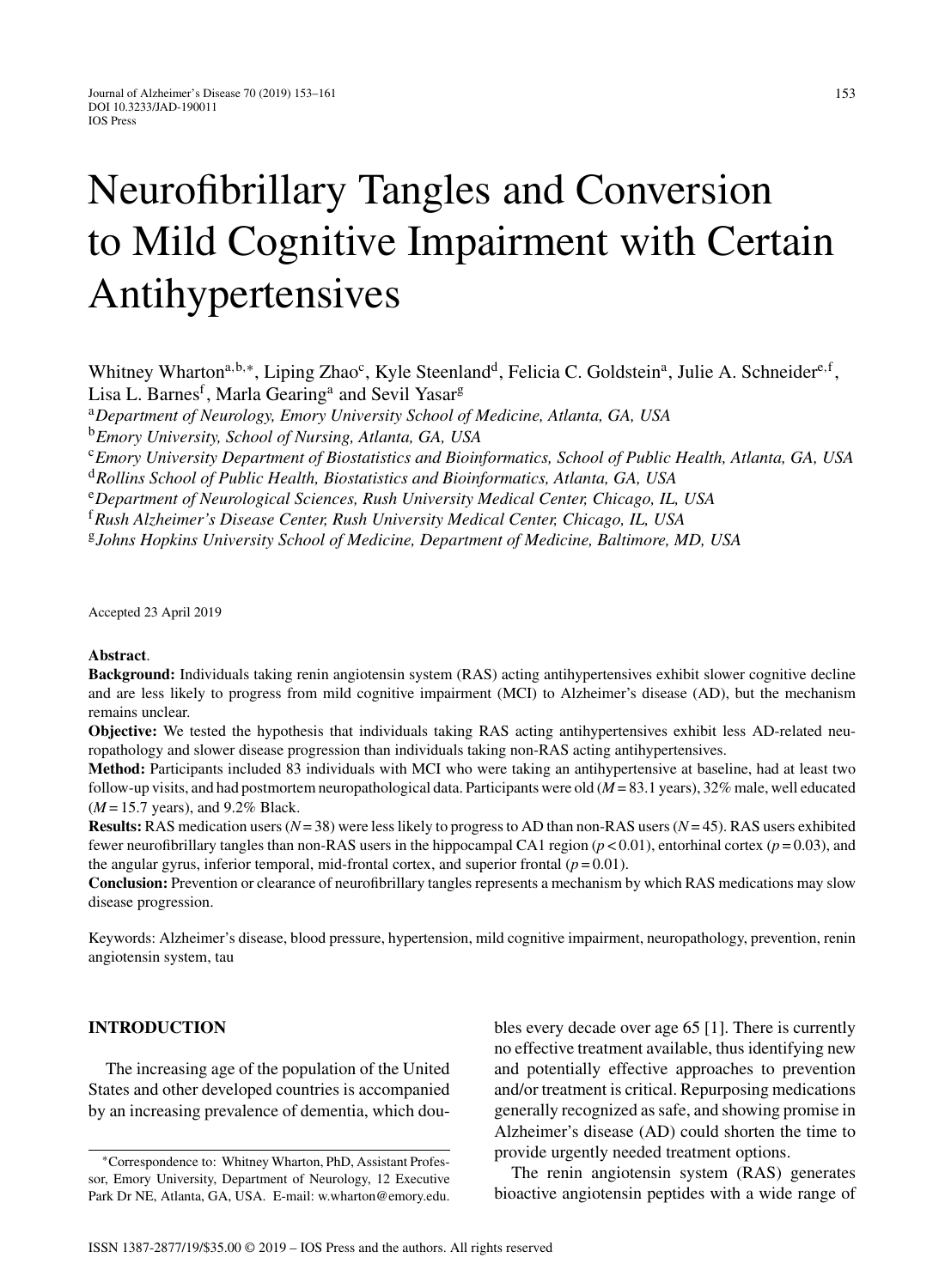biological activities and plays a key role in blood pressure (BP) regulation. There is increasing evidence about the possible involvement of the RAS in the pathogenesis of AD either independently, or in combination with BP control, that has effects on vascular function and modulation of amyloid and tau metabolism [2–9].

Epidemiological studies suggest that antihypertensive medications (AHM) may have a protective effect in addition to, or independent of, their ability to control BP, and this effect may be specific to the class of drugs to which they belong. Furthermore, epidemiological studies also suggest that AHM acting via the RAS, such as angiotensin converting enzyme inhibitors (ACE-Is) and angiotensin II type 1 receptor blockers (AT1RBs), protect against risk of AD by 20–70% [10, 11]. We recently reported, that participants with mild cognitive impairment (MCI) using RAS-AHM were less likely to convert to AD and also had slower cognitive and functional decline [12].

RAS-AHM has been shown to lower amyloid- $\beta$  $(A\beta)$  and prevent abnormal hyperphosphorylation of tau [13, 14], which are the pathological hallmarks of AD [15–17].

The objective of this study was to confirm that RAS-AHM are related to slower conversion from MCI to AD than non RAS-AHM, and determine possible neuropathological mechanisms driving this phenomenon.

# **METHODS**

# *Participants*

Data from the Rush Alzheimer's Disease Core Center (Rush ADCC) was used for the present study. Data included diagnostic, clinical, and neuropathological information from three well-characterized Rush University cohorts including 1) The Rush Clinical Core, 2) The Religious Orders Study, and 3) the Rush Memory and Aging Project. Standardized protocols for these studies have been described elsewhere [18, 19]. The three studies follow virtually identical protocols, including recruitment, and demographic, clinical, and biospecimen collection.

The Religious Orders Study began enrolling in 1994 from across the United States. Of the 1,344 participants enrolled, 732 died, of which 675 underwent autopsy. 640 participants had complete neuropathologic data thus were included into our study [19]. The Rush Memory and Aging Project started to enroll in 1997 from the Chicago area. Of the 1,865 participants enrolled, 820 died, of which 666 underwent autopsy. 627 participants had complete neuropathologic data thus were included into our study [20].

Data was current as of March 2016 and all participants had two or more annual visits. Participants had annual diagnostic assessments, as well as medical history, medication information, physical examination, and neuropsychological testing.

We included only participants with MCI diagnosis at baseline, who reported AHM use at all visits and who completed postmortem neuropathological exam. MCI diagnosis was based on NIA-Alzheimer's Association diagnostic guidelines [21], since participants with MCI are at high risk for developing AD, and it has been shown that delaying onset of AD by 1 year could result in 9 million fewer AD cases by 2050 [22].

# *Clinical diagnosis of mild cognitive impairment and dementia*

Written consent was obtained for all subjects and the Rush Institutional Review Board approved the study. Clinical and diagnostic information for participants in the three cohorts was assessed annually using NINDS-ADRDA criteria [23]. Final diagnosis was determined using the last clinical data available before death by an experienced member of the Rush ADCC with expertise in dementia, and who was blinded to prior clinical diagnoses.

# *Medication classification*

Normotensive and untreated hypertensive participants (BP reading ≥140 mmHg systolic or ≥90 mmHg diastolic) at baseline were excluded. AHM were classified into 5 groups: angiotensin converting enzyme inhibitors (ACE-I) (benazepril, captopril, enalapril, fosinopril, lisinopril, quinapril, trandolapril), angiotensin receptor blockers (A2RB) (candesartan, eprosartan, irbesartan, losartan, olmesartan, telmisartan, valsartan), beta blockers (acebutolol, atenolol, bisoprolol, carvedilol, labetolol, metoprolol, nadolol, pindolol, propranolol), calcium channel blockers (amlodipine, felodipine, nifedipine, nisolodipine, verapamil), and diuretics (bumetanide, furosemide, hydrochlorothiazide, indapamide, metolazone, spironolactone, triamterene, torsemide). Participants reporting use of ACE-I and/or A2RB during each visit were assigned to RAS acting medications (RAS-AHM) group, while those taking other AHM (beta blockers and/or calcium channel blockers and/or diuretics) during each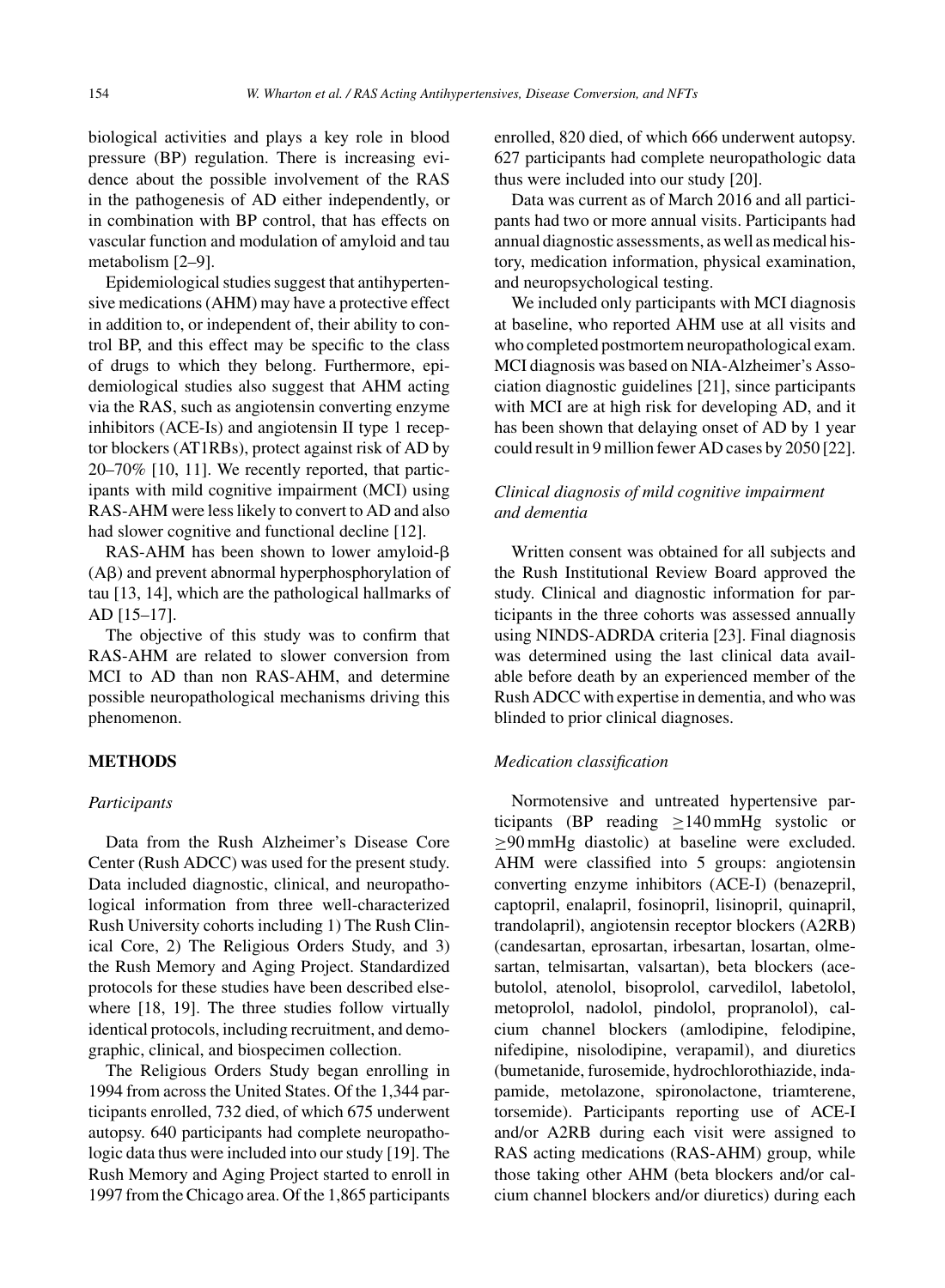visit were assigned to non RAS medication group (non RAS-AHM). Participants taking at any visit both RAS-AHM and non RAS-AHM were assigned in the RAS-AHM group, as long as RAS-AHM use was consistent across all visits.

# *Neuropathologic data*

Rush neuropathologists, blind to clinical diagnosis, conducted a systematic neuropathological assessment of each autopsied brain as described elsewhere [24]. In summary, standardized gross and histological assessments were conducted for common age-related diseases, including but not limited to AD, cerebrovascular disease and Lewy body dementia.

AD-related neuropathological data was collected, including 1) brain weight, 2) high/intermediate probability of AD based on NIA Reagan score, 3) overall amyloid score, 4) diffuse plaques, 5) arteriolosclerosis (0–3), 6) Braak score, 7) NFT total count, and 8) NFT count in specific brain regions including the hippocampus CA1, entorhinal cortex, and the average number of tangles in the combined regions including angular gyrus, inferior temporal, mid-frontal cortex and superior frontal. Braak, CERAD, cerebral infarcts, and arteriolosclerosis measures are scored semi-quantitatively.

## *Statistical analyses*

Because the primary outcome of this study was to determine rate of progression from MCI to AD, we used Cox proportional hazards model (SAS PROC PHREG) to estimate the effect of RAS-AHM. We adjusted for baseline age, sex, race, education, systolic BP, and depression in all models. Diabetes mellitus was not included in this analysis because none of the participants with diabetes mellitus converted. The time variable was time to conversion to AD or follow-up time after baseline. The first variable of interest was RAS-AHM use versus non RAS-AHM use over time. Hazard ratios (HRs) with their 95% confidence intervals (CIs) were calculated from the model. We tested the proportional hazards assumption by including interaction terms between time and predictors in the models and examining all the time dependent covariates.

For our secondary outcome to measure change in AD-related neuropathology, we made log transformation for brain weight and average number of tangles, and square root transformation for NFTs,

overall amyloid burden, average diffuse plaques, tangle count in hippocampus CA1 and entorhinal cortex to approximate a normal distribution since neuropathological scores including all four NFT count variables and brain weight did not follow a normal distribution. The outcomes were analyzed with multiple linear regression models (SAS PROC LMG), and percent of difference or difference of least square means between RAS-AHM users and non RAS-AHM users were calculated. Because the other neuropathological outcomes, including probability of AD based on Reagan score (two categories), Braak score (three categories), arteriolosclerosis (four categories), and CERAD neuropathologic diagnosis of AD (4 categories), were discrete with multiple categories staging dementia severity, multinomial logistic regression models (SAS PROC LOGIS-TIC) were applied and odds ratios (ORs) were computed. All models were adjusted for baseline age, sex, race, education, systolic BP, diabetes, and depression.

#### *Data availability statement*

Anonymized data can be shared by request from any qualified investigator.

# **RESULTS**

## *Participants*

Figure 1 shows the participants included in the analyses. Of the 937 participants with a baseline diagnosis of MCI, 388 reported use of BP medication and 146 reported no use of an antihypertensive during any of the visits and were therefore excluded. Of participants reporting AHM use at all visits, 132 were always on a RAS-AHM and 107 were on non RAS-AHM. For the present analyses, participants included 83 individuals with MCI at baseline who were taking an AHM at baseline and through follow-up, and who had postmortem neuropathological data (RAS-AHM  $N = 38$ ; non RAS-AHM  $N = 45$ ). In the non RAS-AHM group, 12 were taking a calcium channel blocker alone, 10 were taking a beta blocker alone, seven were taking a diuretic alone and 16 were taking a combination of any of these medications. In the RAS-AHM group, 29 were taking an ACE-I and nine were taking an A2RB.

Table 1 lists baseline demographic and clinical variables by RAS user group.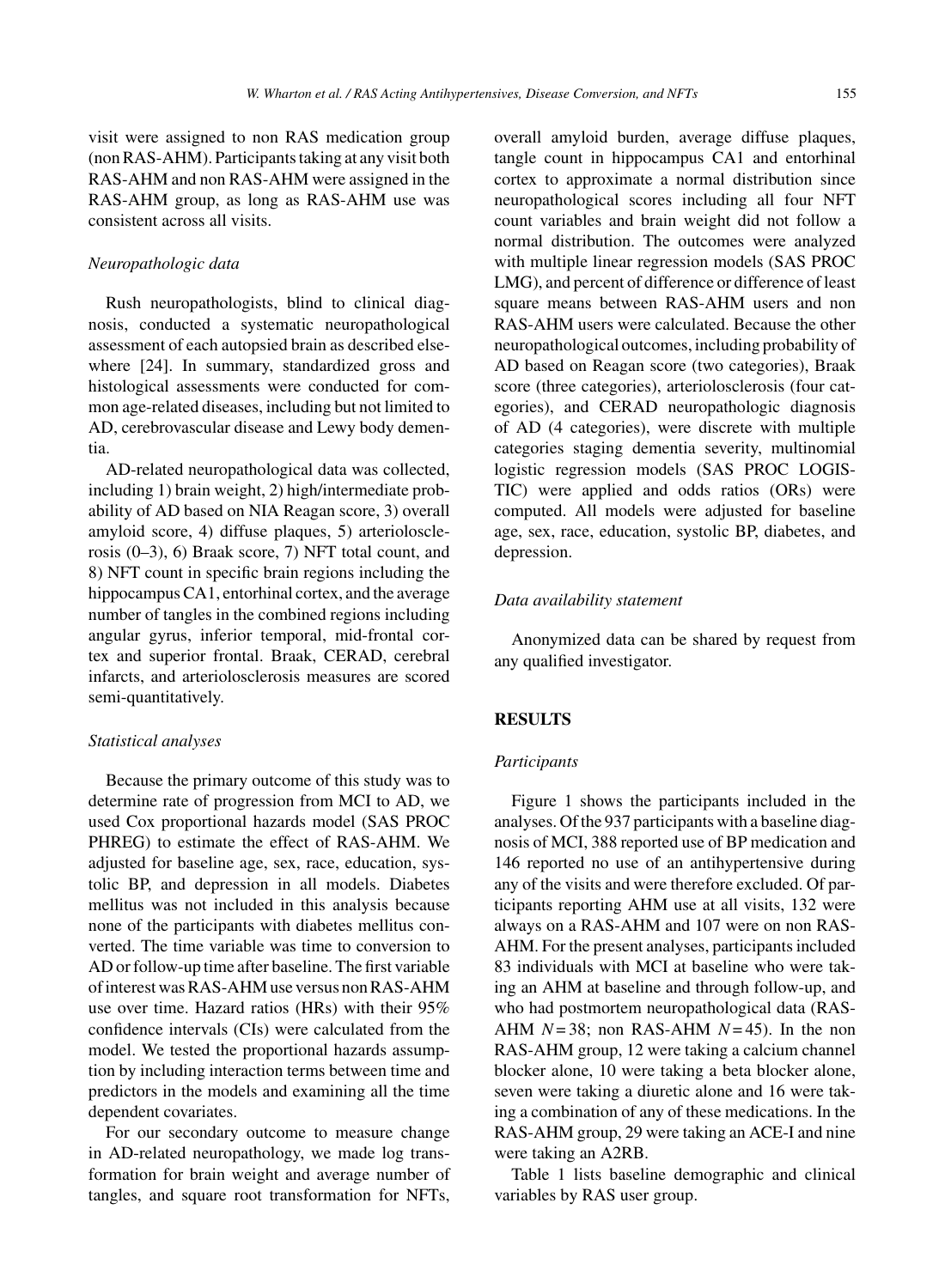

Fig. 1. Consort diagram of participants included in the present study. Note: Analyses include only participants treated for hypertension at each study visit and had neuropathological data. Participants with high blood pressure but not on a medication, as well as normotensives were not included. AA, African American; CC, Caucasian; RAS, renin-angiotensin system; BP, blood pressure. ∗Eleven individuals did not report race at Baseline.

Table 1 Baseline demographic and vascular measures for RAS users and RAS non-users diagnosed with MCI at baseline and treated with an antihypertensive medication

| Variable                      | <b>RAS</b> Users | RAS non-users   | p          |
|-------------------------------|------------------|-----------------|------------|
|                               | $N = 38$         | $N = 45$        |            |
| Age $(y)$                     | $82.6 \pm 7.2$   | $83.7 \pm 5.9$  | $p = 0.43$ |
| Education $(y)$               | $16.0 \pm 3.6$   | $15.4 \pm 3.1$  | $p = 0.38$ |
| Race (% Black)                | 13.9%            | 4.4%            | $p = 0.13$ |
| Sex (% Male)                  | 45%              | 20%             | $p = 0.02$ |
| Systolic (mmHg)               | $138 \pm 16.9$   | $139 \pm 21.4$  | $p = 0.75$ |
| Diastolic (mmHg)              | $72.7 \pm 12.5$  | $71.2 \pm 10.7$ | $p = 0.57$ |
| Body mass index               | $27.0 \pm 5.6$   | $26.4 \pm 4.9$  | $p = 0.64$ |
| Diabetes $(\% )$              | 24%              | 0.4%            | $p = 0.01$ |
| ApoE4 positive $(\% )$        | 22.9%            | 33.3%           | $p = 0.30$ |
| Number of depressive symptoms | $1(0-2)$         | $1(0-3)$        | $p = 0.23$ |
| Ever Smoker $(\% )$           | 32%              | 22%             | $p = 0.16$ |
| AD Medication User (%)        | 8%               | $2\%$           | $p = 0.23$ |
| Mini-Mental State Examination | $26.9 \pm 2.4$   | $26.8 \pm 2.2$  | $p = 0.87$ |
| FU time in years              | $4.2 \pm 3.0$    | $4.3 \pm 2.8$   | $p = 0.84$ |

∗FU time, Follow up until time to conversion or last follow-up visit.

There were no group differences on demographic variables except sex, such that the RAS user group included more males (44.7% versus 20.0%). Participants were older adults  $(M = 83.2 \text{ years})$ , well educated  $(M = 15.7$  years), 8.5% self-identified as Black, and 4.8% were taking a medication indicated for AD. Groups did not differ in percent of individuals who were ApoE4 positive (28.8%) or baseline Mini-Mental State Examination score  $(M=26.9)$ , while there were no group differences in BP  $(M = 138/72 \text{ mmHg})$ , HDL  $(M = 60 \text{ mg/dL})$ , or LDL  $(M = 102 \text{ mg/dL})$ . RAS-AHM users were more likely to be diabetic than non RAS-AHM users  $(p=0.01)$ . There was no difference between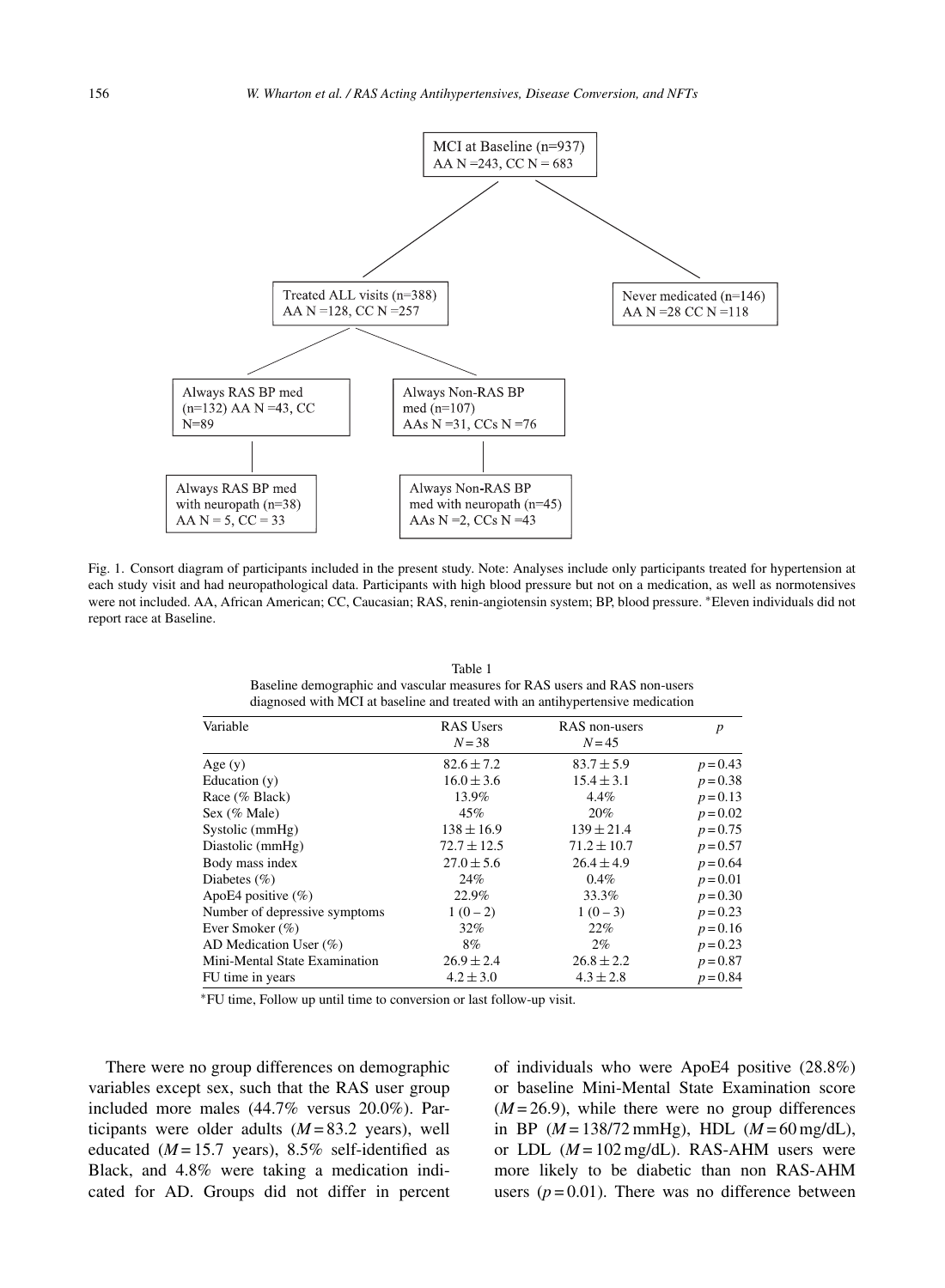| Conversion Rate and Neuropathological Variable       | Unadjusted            |                                    | Adjusted*        |                              |                  |
|------------------------------------------------------|-----------------------|------------------------------------|------------------|------------------------------|------------------|
|                                                      | $RAS-AHM$<br>$(n=38)$ | non RAS-AHM<br>Medication $(n=45)$ | $\boldsymbol{p}$ | <b>RAS</b> versus<br>non-RAS | $\boldsymbol{p}$ |
| Conversion to AD/dementia                            | 3(7.9)                | 11(24.4)                           | 0.0185           | $0.12(0.02 - 0.80)$          | 0.0285           |
| Square root of brain weight                          | $33.6 \pm 2.21$       | $33.8 \pm 1.84$                    | 0.65             | $-1.85 \pm 0.82$             | 0.0338           |
| High/intermediate probability of AD based on NIA     | 23(63.9)              | 31(72.1)                           | 0.43             | $0.84(0.27-2.66)$            | 0.77             |
| Reagan score                                         |                       |                                    |                  |                              |                  |
| Square root of overall amyloid level                 | $1.4 \pm 1.3$         | $1.7 \pm 1.1$                      | 0.23             | $-0.73 \pm 0.39$             | 0.07             |
| Square root of diffuse plaques                       | $0.65 \pm 0.50$       | $0.85 \pm 0.50$                    | 0.09             | $-0.47 \pm 0.20$             | 0.0242           |
| Arteriolosclerosis                                   |                       |                                    | 0.71             | <b>OR</b>                    |                  |
| $0$ (none)                                           | 9(23.7)               | 14(31.1)                           |                  | ref                          |                  |
| $1$ (mild)                                           | 12(31.6)              | 13(28.9)                           |                  | $1.91(0.53 - 6.89)$          | 0.32             |
| 2 (moderate)                                         | 12(31.6)              | 15(33.3)                           |                  | $1.40(0.37 - 5.25)$          | 0.62             |
| 3 (severe)                                           | 5(13.2)               | 3(6.7)                             |                  | $2.05(0.27-15.7)$            | 0.49             |
| Braak score                                          |                       |                                    | 0.12             | <b>OR</b>                    |                  |
| 1 or 2 (transentorhinal region)                      | 4                     | 1                                  |                  | ref                          |                  |
| 3 or 4 (limbic regions)                              | 25                    | 27                                 |                  | $0.36(0.03-4.43)$            | 0.42             |
| 5 (extensive neocortical regions)                    | 7                     | 15                                 |                  | $0.18(0.01 - 2.56)$          | 0.21             |
| Square root of average of NFT counts                 | $0.65 \pm 0.37$       | $0.87 \pm 0.36$                    | 0.0090           | $-0.35 \pm 0.12$             | 0.0070           |
| Square root of tangle count in hippocampus CA1       | $3.9 \pm 2.5$         | $5.8 \pm 2.8$                      | 0.0018           | $-2.35 \pm 0.90$             | 0.0169           |
| Square root of tangle count in the entorhinal cortex | $4.6 \pm 2.3$         | $5.6 \pm 2.1$                      | 0.0318           | $-2.29 \pm 0.77$             | 0.0063           |
| Square root of average of tangles in angular gyrus,  | $0.86 \pm 0.94$       | $1.56 \pm 1.45$                    | 0.0103           | $-1.0 \pm 0.50$              | 0.06             |
| inferior temporal, mid-frontal cortex, and superior  |                       |                                    |                  |                              |                  |
| frontal                                              |                       |                                    |                  |                              |                  |
| CERAD neuropathologic diagnosis of AD                |                       |                                    | 0.75             | <b>OR</b>                    |                  |
| 1 (Definite)                                         | 12(33.3)              | 19 (44.2)                          |                  | $0.66(0.18-2.43)$            | 0.53             |
| 2 (Probable)                                         | 12(33.3)              | 12(27.9)                           |                  | $0.91(0.24 - 3.53)$          | 0.90             |
| 3 (Possible)                                         | 2(5.6)                | 3(7.0)                             |                  | $0.29(0.03 - 3.12)$          | 0.31             |
| 4 (No AD)                                            | 10(27.8)              | 9(20.9)<br>ref                     |                  |                              |                  |
| Lewy body disease                                    | 7(19.4)               | 5(11.6)                            | 0.34             | $2.29(0.60 - 8.80)$          | 0.23             |
| <b>Chronic Cerebral Infarctions</b>                  | $20(55.6\%)$          | 23 (53.5%)                         | 0.85             | $0.95(0.34 - 2.67)$          | 0.88             |
| Gross Chronic Cerebral Infarctions                   | 18 (50.0%)            | 21 (48.8%)                         | 0.92             | $1.12(0.41 - 3.10)$          | 0.49             |
| Micro Chronic Cerebral Infarctions                   | 14 (38.9%)            | $11(25.6\%)$                       | 0.21             | $1.13(0.33 - 3.82)$          | 0.44             |

Table 2 Conversion Rate and Neuropathological Data by RAS medication group

Amyloid level is the mean of square root transformation of amyloid score in 8 brain regions. Diffuse plaque is the average of 5 regions of scaled diffuse plaques. \*Adjusted for baseline age, sex, race, education, systolic blood pressure, diabetes and depression. \*\*HR (95% CI) for conversion to AD/dementia, OR for categorical outcomes, and % of difference or difference of least square means for continuous outcomes.

follow-up time and time between follow-up and death between both medication groups (Supplementary Table 2).

# *Conversion rates to AD stratified by antihypertensive medication use*

We first needed to confirm there were differences in conversion rate from MCI to AD, for RAS-AHM acting versus non RAS-AHM users in the present study. As a whole, 14 of the 83 participants taking an AHM converted to AD, which is consistent with reported conversion rates of 10%–30% annually [25]. Conversion rate for RAS-AHM users was three (7.9%) and non RAS-AHM users was 11 (24.4%, *p* = 0.02). After adjusting for age, sex, race, education, systolic BP, diabetes, and depressive symptoms, the association between use of RAS-AHM use and conversion to AD remains significant (HR: 0.12, 95% CI: 0.02 – 0.80,

 $p = 0.0285$ . We found no violation of the proportional hazards assumption.

# *Neuropathological outcome stratified by antihypertensive medication use*

Absolute numbers of plaques in hippocampus CA1and entorhinal cortex were significantly lower in non RAS-AHM group (Supplementary Table 1). In the fully adjusted model, RAS users had significantly fewer overall NFTs  $(p<0.01)$  and fewer tangles in all prespecified regions of interest including the hippocampal CA1 region  $(p < 0.01)$ , the entorhinal cortex  $(p < 0.01)$ , and the average number of NFT in brain regions including the angular gyrus, inferior temporal, mid-frontal cortex, and superior frontal  $(p=0.06)$ . RAS users also had higher brain weight  $(p=0.03)$  and fewer diffuse plaques  $(p=0.02)$ . RAS-AHM and non RAS-AHM users did not differ on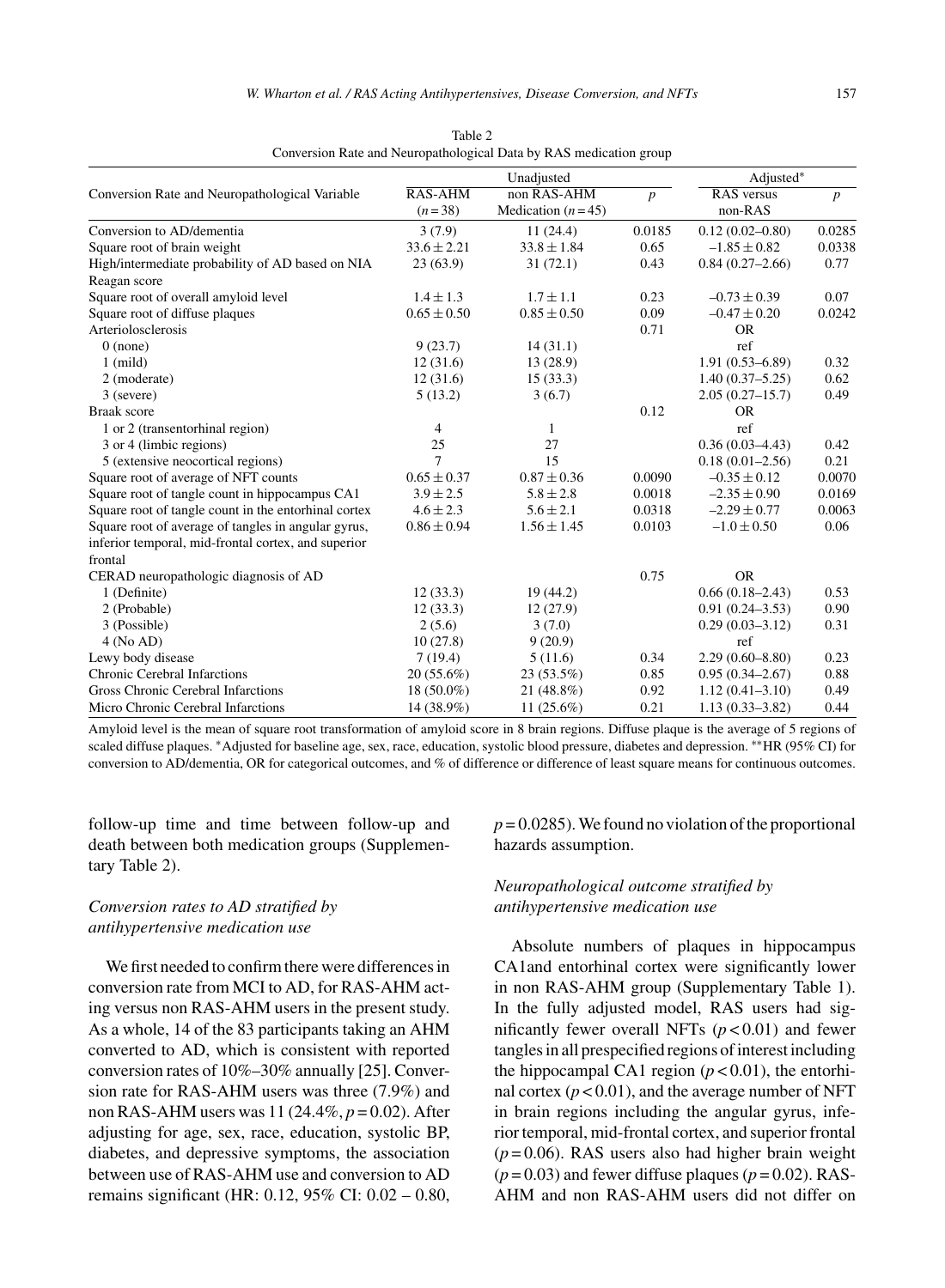neuropathological indices of NIA Reagan, amyloid burden, arteriolosclerosis, Lewy body disease, chronic, micro, or gross infarcts, Braak, or CERAD scores.

## **DISCUSSION**

In our study we have shown that significantly fewer participants converted from MCI to AD when reporting the use of RAS-AHM for an average of four years. Additionally, we have also shown that RAS-AHM users exhibited fewer NFTs compared to individuals taking non RAS-AHM. These changes were present even after controlling for demographics and BP.

It is possible that the mechanism driving the AD–RAS relationship is primarily driven by tau versus amyloid, though RAS-AHM users had fewer diffuse plaques than non RAS-AHM users. It is also possible that because our participants had a diagnosis of MCI at baseline, amyloid levels had already stabilized, and thus an amyloid-RAS relationship may have been evident prior to MCI.

Research shows that blood-brain barrier crossing antihypertensives that act via the RAS may have the potential to reduce AD risk [26–28]. For instance, studies have shown that treatment with RAS-AHM attenuate age-related decreases in cerebrospinal fluid  $(CSF)$  A $\beta$  [28], decrease AD incidence [29], and improve cognition in AD patients more so than non RAS-AHM [30]. Recently, RAS dysfunction in the brain has been implicated in AD via abnormal hyperphosphorylation of tau [31]. RAS-AHM are reportedly associated with lower levels of tau in CSF among individuals with MCI [14] and older individuals with normal cognition [28]. Notably, these benefits are observed irrespective of change in BP. The tau–RAS link may be particularly relevant during midlife and during prodromal disease stages [32].

There are few neuropathological studies exploring the role of RAS in AD. In the RAS, the primary function of ACE is the conversion of angiotensin I to angiotensin II, a potent vasoconstrictor. One study has shown increased ACE activity in the hippocampus, parahippocampal gyrus, frontal cortex, and caudate nucleus in AD patients [33]. Increased ACE levels have also been reported in postmortem AD brain tissue, in direct relation to parenchymal  $\text{A}\beta$  load [34] and Braak-staged AD severity [35].

Results are in line with our prior study reporting less disease progression among MCI patients taking RAS-AHM versus non RAS-AHM [12]. In studies investigating conversion rate from MCI to AD, one study reported that treatment with any antihypertensive therapy was associated with slower disease conversion in participants with circulatory dysregulation. Other studies have reported protection from cognitive and functional decline in MCI patients, which was specific to RAS-acting medications, though neuropathological data were not available in these studies [36, 37]. Randomized clinical trials, however, including ONTARGET, TRANSCEND [38], PRoFESS [39], and PROGRESS [40] evaluating the effect of RAS-AHM on cognitive function as a secondary outcome, have shown no beneficial effect. Randomized controlled trials using RAS-AHM as an intervention against primary outcomes of cognitive decline and impairment are currently underway; however, results have yet to be reported [41].

Our results of an association between RAS-AHM use and tau are supported by work in both animal and human studies. A study in mice showed that Ang-(1–7), the main effector of the ACE2/Ang- (1–7)/Mas axis in the brain RAS, was implicated in the etiology and progression of AD via modulation of tau hyperphosphorylation [31]. The authors went on to report that findings have since been confirmed in a mouse model of pure tauopathy [42]. In another study, angiotensin II administered to mice induced significant cognitive impairment and significant tau phosphorylation via GSK3ß activation.  $GSK3\beta$  activity was then attenuated by losartan, a RAS acting antihypertensive. One study in humans reported a link between CSF tau markers and RAS acting medications [14], showing that use of a RAS acting antihypertensives in individuals with MCI was associated with declines in tau and *p*-tau, over three years.

Our study had numerous strengths. Most cohort studies include cognitively normal individuals or those with established AD. In this study, we included only individuals with MCI at baseline since by identifying possible new treatment options in order to delay MCI conversion the number of new AD cases could be significantly reduced [22]. Our data show that clinically significant and measurable effects of RAS medication use are detectible during this prodromal disease phase, which is an optimal time to stage an intervention. Another major strength was that participants in all three cohorts were diagnosed with MCI at baseline using well validated diagnostic criteria. Another strength is the systematic collection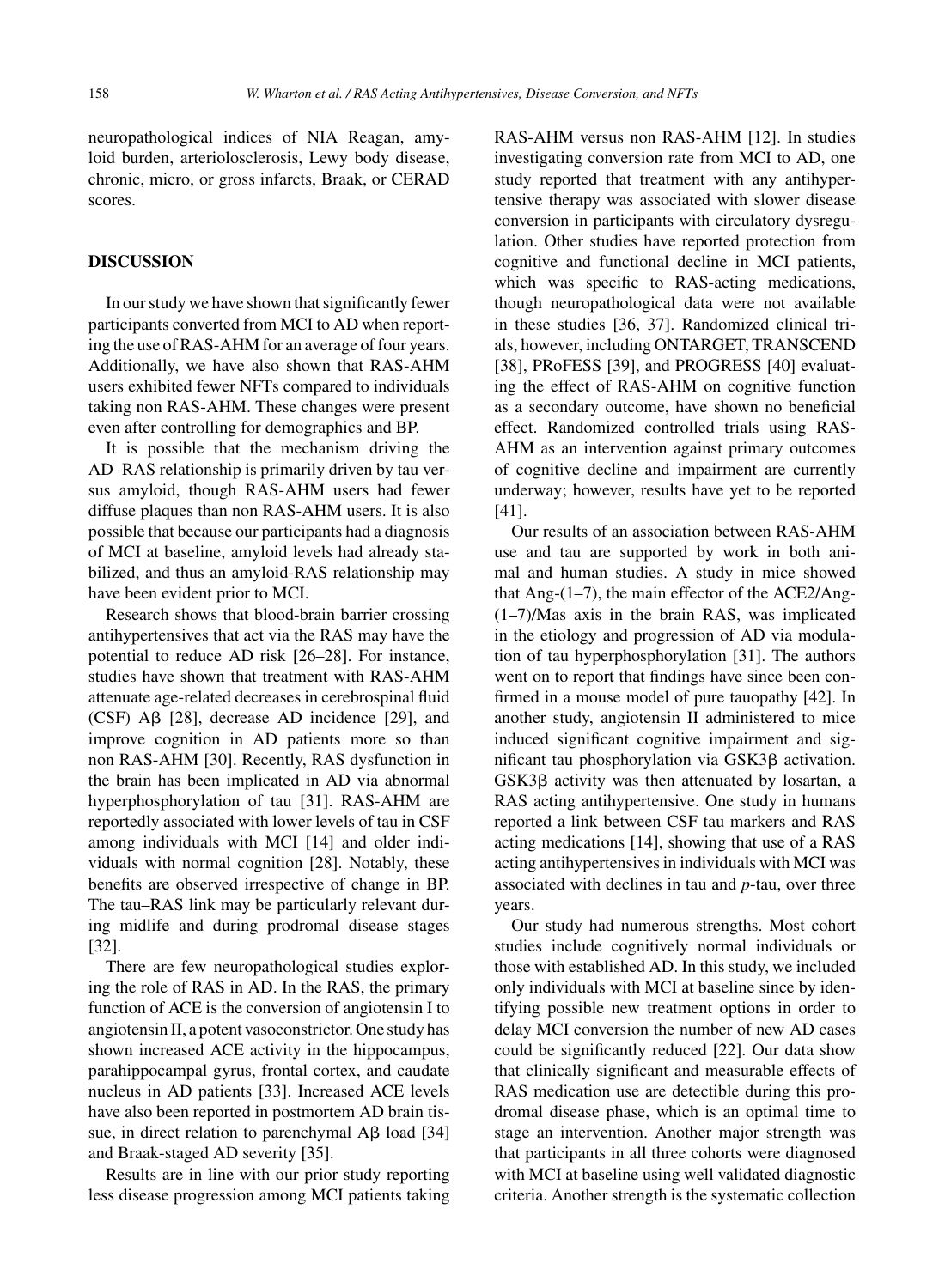of neuropathological data which was identical across the three cohorts.

As with many observational studies, ours has also weaknesses. While having both clinical and neuropathological data for participants is a strength of the study, the sample size is still small, so results need to be interpreted with caution and replicated in a larger sample. Additionally, 33 of the of the 38 RAS-AHM users also reported concomitant use of non RAS-AHM during follow-up, limiting our conclusion. At the same time, it makes our findings even more striking, since multipole medication users may have more severe hypertension. Another limitation is that information regarding antihypertensive dose and length of administration was not available and should be considered in future studies. As is true in all observational studies, our results may also be vulnerable to confounding. In our study we have found that significantly higher number of men reported RAS-AHM use, raising the possibility of our results being partially explained by lower dementia risk associated with male sex [43]; however, adjustment for sex did not change our results. There may have been confounding by indication, because ACE-Is and A2RBs are the first line medications for treatment of congestive heart failure and for the prevention of renal insufficiency in people with diabetes mellitus; both are associated with dementia risk [44] and in our sample, participants on RAS-AHM had significantly higher prevalence of diabetes mellitus reflecting guidelines. Thus, our results are particularly noteworthy because RAS-AHM users had higher vascular disease burden, which is associated with increased dementia risk, and as such we would have expected higher conversion rate.

While the study included a preclinical AD sample, the mean age at baseline was over 80 years, which is likely decades after the AD-related brain changes began. More research in younger, high risk cohorts is needed to further promote brain changes from beginning (ex: AD parental history). Our study consists of research volunteers with more education and likely better overall cardiovascular health profiles than the general population and thus results may not be generalizable. However, we have no reason to believe that the effect of RAS medications differs between those with more or less education.

While the Rush cohorts include a large proportion of African Americans, the study is underrepresented with respect to postmortem neuropathological data in African American participants (seven African Americans versus seventy-six Caucasians). Because complete neuropathological data availability was an inclusion criterion of this study, we did not have adequate power to examine potential RAS induced neuropathological differences by race. Future studies should attempt to combine neuropathological data with clinical data obtained earlier in life than was able to be investigated in the present study. While our results suggest that RAS-AHM may slow disease progression, RAS-AHM may also play a role in the progression from normal cognitive aging to MCI.

In summary, results provide preliminary evidence that preservation of the RAS by means of using RAS-AHM may lessen the likelihood of developing AD, in individuals with MCI. Importantly, medications that act on the RAS are readily available and affordable, and it has been reported that use of RAS medications are able to significantly reduce ACE levels in the brain of middle aged, healthy individuals at risk for AD [27]. Further research, particularly clinical trials, investigating the influence of RAS-AHM on AD biomarkers during prodromal disease stages is warranted. Because CSF  $\mathsf{A}\mathsf{B}$  and tau levels are being established across the preclinical and clinical AD stages, studies utilizing collection of CSF will be particularly crucial to fully understanding the AD-RAS relationship to preclinical AD-related neuropathology. Targeting populations such as women and African Americans, who are at increased risk for AD, should also be of special interest. Phase IV clinical trials in both hypertensive and normotensive individuals at high risk for AD due to race, family history, or early cognitive dysfunction should be conducted to test whether a RAS modifying medication could be repurposed for AD indications in high risk populations.

## **ACKNOWLEDGMENTS**

This work was supported by the Emory and Rush Alzheimer's Disease Research Centers (NIH-NIA 5 P50 AG025688, P30AG10161) and National Institute on Aging (K01AG042498, R13AG030995, R01AG017917). We thank the Rush ADCC participants for their willingness to devote their time and invaluable samples to research, and the staff members who work tirelessly to make the research possible.

Authors' disclosures available online [\(https://](https://www.j-alz.com/manuscript-disclosures/19-0011r2) [www.j-alz.com/manuscript-disclosures/19-0011r2\)](https://www.j-alz.com/manuscript-disclosures/19-0011r2).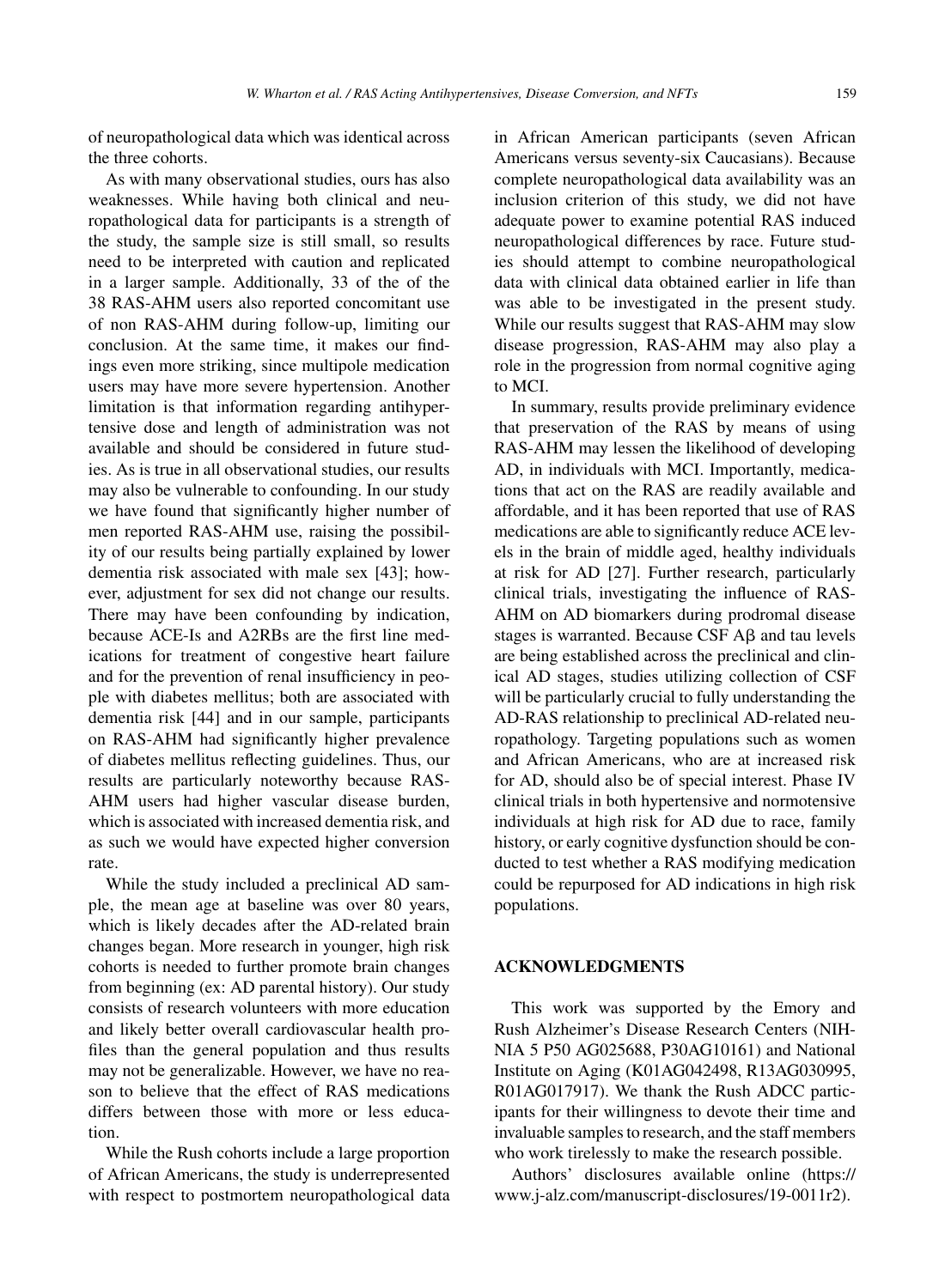## **SUPPLEMENTARY MATERIAL**

The supplementary material is available in the electronic version of this article: [http://dx.doi.org/](http://dx.doi.org/10.3233/JAD-190011) [10.3233/JAD-190011.](http://dx.doi.org/10.3233/JAD-190011)

## **REFERENCES**

- [1] Jorm AF, Jolley D (1998) The incidence of dementia: A meta-analysis. *Neurology* **51**, 728-733.
- [2] Kehoe PG, Miners S, Love S (2009) Angiotensins in Alzheimer's disease - friend or foe? *Trends Neurosci* **32**, 619-628.
- [3] Wright JW, Harding JW (2010) The brain RAS and Alzheimer's disease. *Exp Neurol* **223**, 326-333.
- [4] Hajjar I, Rodgers K (2013) Do angiotensin receptor blockers prevent Alzheimer's disease? *Curr Opin Cardiol* **28**, 417- 425.
- [5] Ashby EL, Kehoe PG (2013) Current status of reninangiotensin system-targeting anti-hypertensive drugs as therapeutic options for Alzheimer's disease. *Expert Opin Investig Drugs* **22**, 1229-1242.
- [6] Kehoe GP, Wong S, Mulhim NAL, Palmer LE, Miners SJ (2016) Angiotensin-converting enzyme 2 is reduced in Alzheimer's disease in association with increasing amyloid- - and tau pathology. *Alzheimers Res Ther* **8**, 50.
- [7] von Bohlen und Halbach O, Albrecht D (2006) The CNS renin-angiotensin system. *Cell Tissue Res* **326**, 599-616.
- [8] Inaba S, Iwai M, Furuno M, Tomono Y, Kanno H, Senba I, Okayama H, Mogi M, Higaki J, Horiuchi M (2009) Continuous activation of renin-angiotensin system impairs cognitive function in renin/angiotensinogen transgenic mice. *Am J Hypertens* **53**, 356-362.
- [9] Kehoe PG, Hibbs E, Palmer LE, Miners JS (2017) Angiotensin-III is increased in Alzheimer's disease in association with amyloid- $\beta$  and tau pathology. *J Alzheimers Dis* **58**, 203-214.
- [10] Yasar S, Xia J, Yao W, Furberg CD, Xue QL, Mercado CI, Fitzpatrick AL, Fried LP, Kawas CH, Sink KM, Williamson JD, DeKosky ST, Carlson MC (2013) Antihypertensive drugs increase risk of Alzheimer's disease: Ginkgo Evaluation of Memory Study. *Neurology* **81**, 896-903.
- [11] Yasar S, Schuchman M, Peters J, Anstey KJ, Carlson MC, Peters R (2016) Relationship between antihypertensive medications and cognitive impairment: Part I. Review of Human studies and clinical trials. *Curr Hypertens Rep* **18**, 67.
- [12] Wharton W, Goldstein FC, Zhao L, Steenland K, Levey AI, Hajjar I (2015) Modulation of renin-angiotensin system may slow conversion from mild cognitive impairment to Alzheimer's disease. *J Am Geriatr Soc* **63**, 1749-1756.
- [13] Hajjar I, Brown L, Mack WJ, Chui H (2012) Impact of angiotensin receptor blockers on Alzheimer's disease neuropathology in a large brain autopsy study. *Arch Neurol* **69**, 1632-1638.
- [14] Hajjar I, Levey A (2015) Association between angiotensin receptor blockers and longitudinal decline in tau in mild cognitive impairment. J*AMA Neurol* **2**, 1069-1070.
- [15] Sperling RA, Aisen PS, Beckett LA, Bennett DA, Craft S, Fagan AM, Iwatsubo T, Jack CR Jr, Kaye J, Montine TJ, Park DC, Reiman EM, Rowe CC, Siemers E, Stern Y, Yaffe K, Carrillo MC, Thies B, Morrison-Bogorad M, Wagster MV, Phelps CH (2011) Toward defining the preclinical

stages of Alzheimer's disease: Recommendations from the National Institute on Aging-Alzheimer's Association workgroups on diagnostic guidelines for Alzheimer's disease. *Alzheimers Dement* **7**, 280-292.

- [16] Craft S (2009) The role of metabolic disorders in Alzheimer disease and vascular dementia: Two roads converged. *Arch Neurol* **66**, 300-305.
- [17] Saavedra JM (2012) Angiotensin II AT(1) receptor blockers as treatments for inflammatory brain disorders. *Clin Sci (Lond)* **123**, 567-590.
- [18] Bennett DA, Schneider JA, Buchman AS, Barnes LL, Boyle PA, Wilson RS (2012) Overview and findings from the rush Memory and Aging Project.*Curr Alzheimer Res* **9**, 646-663.
- [19] Bennett DA, Schneider JA, Arvanitakis Z, Wilson RS (2012) Overview and findings from the Religious Orders study. *Curr Alzheimer Res* **9**, 628-645.
- [20] Bennett DA, Schneider JA, Buchman AS, Barnes LL, Boyle PA, Wilson RS (2012) Overview and findings from the Rush Memory and Aging Project. *Curr Alzheimer Res* **9**, 646–663.
- [21] Albert MS, DeKosky ST, Dickson D, Dubois B, Feldman HH, Fox NC, Gamst A, Holtzman DM, Jagust WJ, Petersen RC, Snyder PJ, Carrillo MC, Thies B, Phelps CH (2011) The diagnosis of mild cognitive impairment due to Alzheimer's disease: Recommendations from the National Institute on Aging-Alzheimer's Association workgroups on diagnostic guidelines for Alzheimer's disease. *Alzheimers Dement* **7**, 270-279.
- [22] Brookmeyer R, Johnson E, Ziegler-Graham K, Arrighi HM. Forecasting the global burden of Alzheimer's disease (2007) *Alzheimers Dement* **3**, 186-191.
- [23] McKhann G, Drachman D, Folstein M, Katzman R, Price D, Stadlan EM (1984) Clinical diagnosis of Alzheimer's disease: Report of the NINCDS-ADRDA Work Group under the auspices of Department of Health and Human Services Task Force on Alzheimer's Disease.*Neurology* **34**, 939-944.
- [24] Schneider JA, Wilson RS, Cochran EJ, Bienias JL, Arnold SE, Evans DA, Bennett DA (2003) Relation of cerebral infarctions to dementia and cognitive function in older persons. *Neurology* **60**, 1082-1088.
- [25] Devanand DP, Folz M, Gorlyn M, Moeller JR, Stern Y (1997) Questionable dementia: Clinical course and predictors of outcome. *J Am Geriatr Soc* **45**, 321-328.
- [26] Sink KM, Leng X, Williamson J, Kritchevsky SB, Yaffe K, Kuller L, Yasar S, Atkinson H, Robbins M, Psaty B, Goff DC Jr (2009) Angiotensin-converting enzyme inhibitors and cognitive decline in older adults with hypertension: Results from the cardiovascular health study. *Arch Intern Med* **169**, 1195-1202.
- [27] Wharton W, Stein JH, Korcarz C, Sachs J, Olson SR, Zetterberg H, Dowling M, Ye S, Gleason CE, Underbakke G, Jacobson LE, Johnson SC, Sager MA, Asthana S, Carlsson CM (2012) The effects of ramipril in individuals at risk for Alzheimer's disease: Results of a pilot clinical trial. *J Alzheimers Dis* **32**, 147-156.
- [28] Nation DA, Ho J, Yew B, Alzheimer's Disease Neuroimaging Initiative (2015) Older adults taking AT1-receptor blockers exhibit reduced cerebral amyloid retention. *J Alzheimers Dis* **50**, 779-789.
- [29] Ohrui T, Matsui T, Yamaya M, Arai H, Ebihara S, Maruyama M, Sasaki H (2004) Angiotensin-converting enzyme inhibitors and incidence of Alzheimer's disease in Japan. *J Am Geriatr Soc* **52**, 649-650.
- [30] Ohrui T, Tomita N, Sato-Nakagawa T, Matsui T, Maruyama M, Niwa K, Arai H, Sasaki H (2004) Effects of